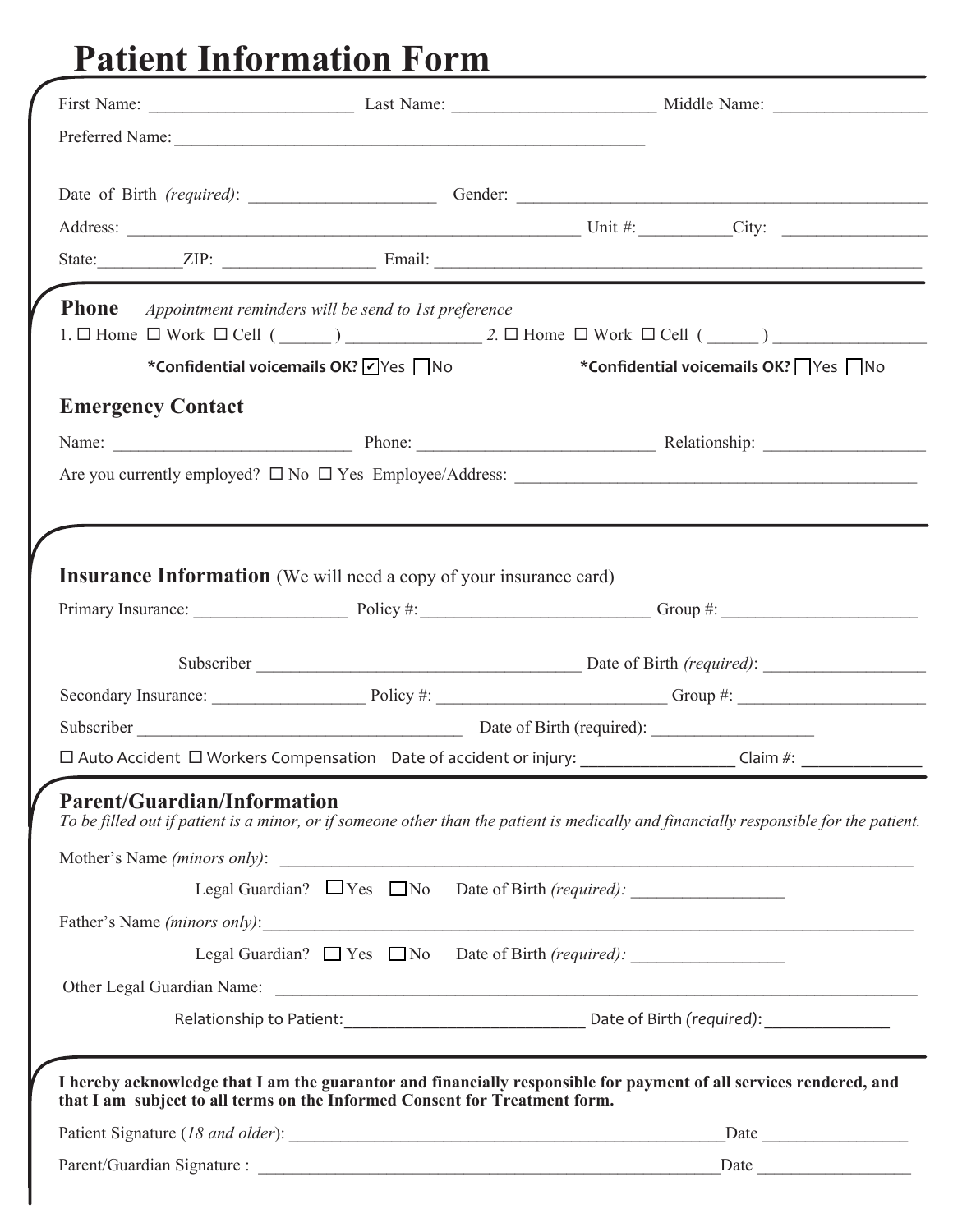## **Patient Profile**

**IMPORTANT**: Do you have any **medication allergies or any allergic reactions** to anything else?  $\Box$  Yes  $\Box$  No

If **YES** please explain:

**Please list all medications and supplements you are taking** including prescriptions, over-the-counter medications, vitamins, minerals, herbs and homeopathic remedies. Attach another page if needed.

*\_\_\_\_\_\_\_\_\_\_\_\_\_\_\_\_\_\_\_\_\_\_\_\_\_\_\_\_\_\_\_\_\_\_\_\_\_\_\_\_\_\_\_\_\_\_\_\_\_\_\_\_\_\_\_\_\_\_\_\_\_\_\_\_\_\_\_\_\_\_\_\_\_\_\_\_\_\_\_\_\_\_\_\_\_\_\_\_\_\_\_\_\_\_\_\_\_\_\_*

| Name of medication<br>(such as Synthroid, Vitamin D, etc.) | <b>Strength</b><br>(88mcg, etc.) | <b>Directions</b><br>(such as 1 tablet twice a day, as needed, etc.) |
|------------------------------------------------------------|----------------------------------|----------------------------------------------------------------------|
| $\Box$ Check if none                                       |                                  |                                                                      |
|                                                            |                                  |                                                                      |
|                                                            |                                  |                                                                      |
|                                                            |                                  |                                                                      |
|                                                            |                                  |                                                                      |
|                                                            |                                  |                                                                      |
|                                                            |                                  |                                                                      |
|                                                            |                                  |                                                                      |
|                                                            |                                  |                                                                      |
|                                                            |                                  |                                                                      |

#### **Medical History**

**Please check box to indicate if you or a family member has ever had the following conditions. If condition does not apply leave blank.** Please indicate which relative has the condition, if applicable such as mother (M), father (F), sibling (S) or maternal or paternal grandmother/grandfather (MGM, MGF, PGM, or PGF).

| <b>Condition</b>                | <b>SELF</b> |  | <b>RELATIVE</b> | <b>Condition</b>         | <b>SELF</b> |  | <b>RELATIVE</b> |  |
|---------------------------------|-------------|--|-----------------|--------------------------|-------------|--|-----------------|--|
| Allergies                       |             |  |                 | <b>HIV/AIDS</b>          |             |  |                 |  |
| Anemia                          |             |  |                 | Hypertension             |             |  |                 |  |
| Anxiety                         |             |  |                 | Irritable Bowel Syndrome |             |  |                 |  |
| Arthritis                       |             |  |                 | <b>Kidney Disease</b>    |             |  |                 |  |
| Asthma                          |             |  |                 | Meningitis               |             |  |                 |  |
| <b>Blood Transfusion</b>        |             |  |                 | Nerve/Muscle Disease     |             |  |                 |  |
| Cancer                          |             |  |                 | Osteoporosis             |             |  |                 |  |
| Cataracts                       |             |  |                 | Parkinson's/Alzheimer's  |             |  |                 |  |
| <b>Congestive Heart Failure</b> |             |  |                 | Seizures                 |             |  |                 |  |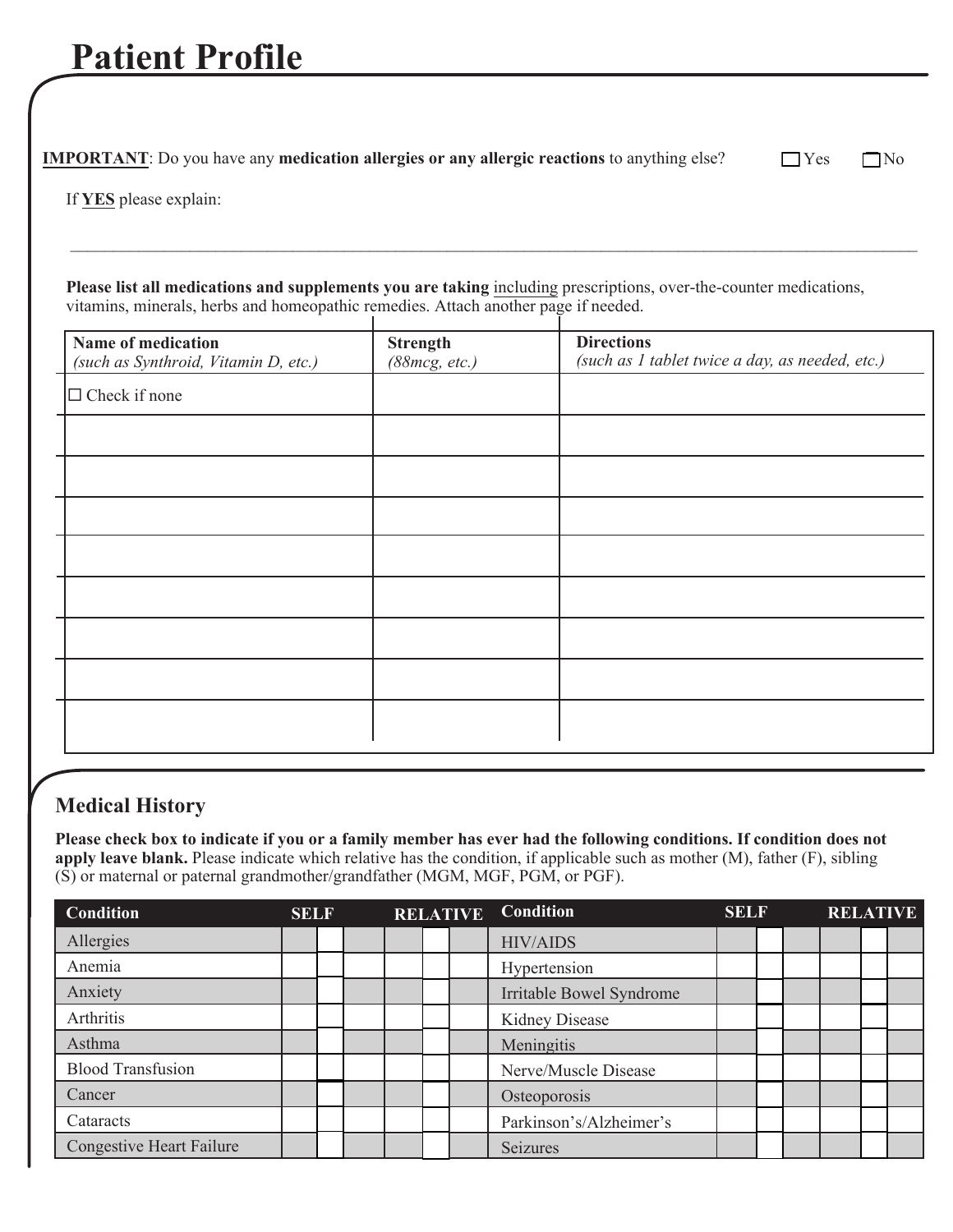## **Patient Profile**

## **Medical History continued...**

| <b>Condition</b>         | <b>SELF</b> |  | <b>RELATIVE</b> | <b>Condition</b>       | <b>SELF</b> |  |  | <b>RELATIVE</b> |
|--------------------------|-------------|--|-----------------|------------------------|-------------|--|--|-----------------|
| <b>Clotting Disorder</b> |             |  |                 | Sickle Cell Anemia     |             |  |  |                 |
| <b>COPD</b>              |             |  |                 | Stroke                 |             |  |  |                 |
| Depression               |             |  |                 | <b>Substance Abuse</b> |             |  |  |                 |
| Diabetes                 |             |  |                 | <b>Thyroid Disease</b> |             |  |  |                 |
| Emphysema                |             |  |                 | Tuberculosis           |             |  |  |                 |
| <b>GERD</b>              |             |  |                 | <b>Ulcers</b>          |             |  |  |                 |
| Glaucoma                 |             |  |                 | Other                  |             |  |  |                 |
| <b>Heart Attack</b>      |             |  |                 | Other                  |             |  |  |                 |
| <b>Heart Murmur</b>      |             |  |                 | Other                  |             |  |  |                 |

\_\_\_\_\_\_\_\_\_\_\_\_\_\_\_\_\_\_\_\_\_\_\_\_\_\_\_\_\_\_\_\_\_\_\_\_\_\_\_\_\_\_\_\_\_\_\_\_\_\_\_\_\_\_\_\_\_\_\_\_\_\_\_\_\_\_\_\_\_ *\_\_\_\_\_\_\_\_\_\_\_\_\_\_\_\_\_\_\_\_\_\_\_\_\_*

\_\_\_\_\_\_\_\_\_\_\_\_\_\_\_\_\_\_\_\_\_\_\_\_\_\_\_\_\_\_\_\_\_\_\_\_\_\_\_\_\_\_\_\_\_\_\_\_\_\_\_\_\_\_\_\_\_\_\_\_\_\_\_\_\_\_\_\_\_ *\_\_\_\_\_\_\_\_\_\_\_\_\_\_\_\_\_\_\_\_\_\_\_\_\_*

| Please list any surgeries or hospital stays you have had and their approximate date/year: Type |       |
|------------------------------------------------------------------------------------------------|-------|
| of surgery/reason for hospitalization:                                                         | Date: |

## **Social History**

| Do you use any of the following substances regularly?                                         |                |                           |                                                                                                            |
|-----------------------------------------------------------------------------------------------|----------------|---------------------------|------------------------------------------------------------------------------------------------------------|
| $\Box$ Coffee/Black Tea/Cola                                                                  | $\Box$ Alcohol | $\Box$ Recreational Drugs | $\Box$ Tobacco- Current/Past                                                                               |
| If Current or Past Tobacco Us Packs Per Day:                                                  |                | How Long:                 | Quit:                                                                                                      |
|                                                                                               |                |                           | Please mark those that apply: $\Box$ Single $\Box$ Married $\Box$ Significant Other $\Box$ Divorced Other: |
| Do you have children? $\Box$ Yes $\Box$ No If YES, what are their ages:                       |                |                           |                                                                                                            |
| Do you follow any particular diet restrictions? $\Box$ Yes $\Box$ No If Yes, please describe: |                |                           |                                                                                                            |
|                                                                                               |                |                           |                                                                                                            |

 $\_$ 

Do you exercise regularly?  $\Box$  Yes  $\Box$  No If YES, please describe type of exercise and how often: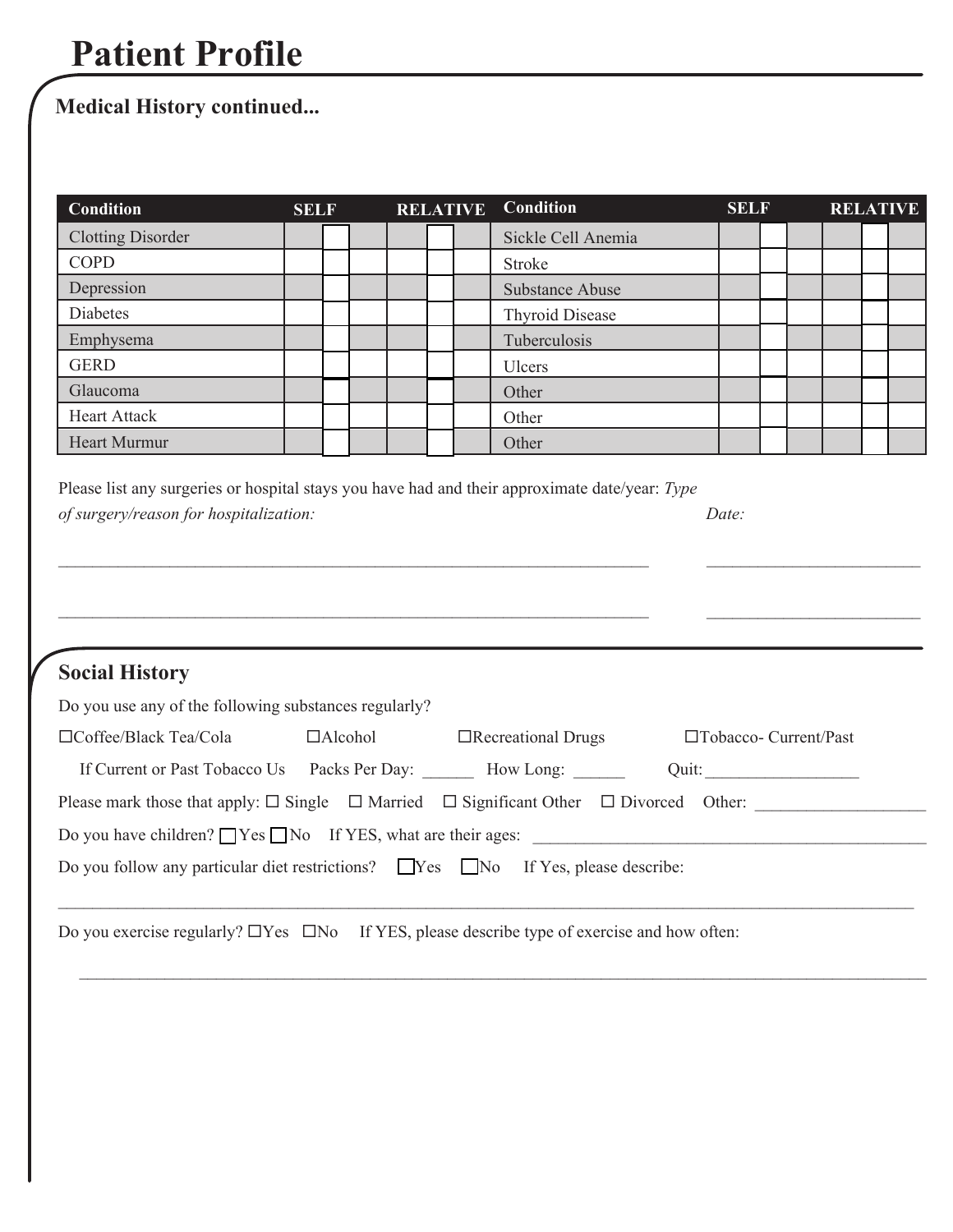#### **CASCADE HEALTH CLINIC, LLC INFORMED CONSENT FOR TREATMENT**

|  | hereby authoriz |
|--|-----------------|
|  |                 |

Le Dr. Sarah F Sadler, ND, and her covering

physicians, to perform the following specific procedures as necessary to facilitate my diagnosis and treatment.

**Common diagnostic procedures**: e.g., venipuncture, Pap smears, radiography, and laboratory, x-ray. **Minor office Procedures**: e.g., dressing a wound, ear cleansing.

**Medicinal use of nutrition**: therapeutic nutrition, nutritional supplementation, and intramuscular vitamin injections. **Botanical Medicine**: botanical substances may be prescribed as teas, alcoholic tinctures, capsules, tablets, crèmes, plasters, or suppositories.

**Homeopathic Medicine**: the use of highly dilute quantities of naturally occurring plants, animals, and minerals to gently stimulate the body's healing responses.

**Lifestyle counseling and hygiene**: diet therapy, promotion of wellness including recommendations for exercise, sleep, stress reduction and balancing of work and social activities.

**Pharmaceuticals**: e.g., antibiotics, hormones, and other pharmaceutical medications **& Other Naturopathic Modalities** 

#### **I recognize the potential risks and benefits of these procedures as described below:**

**Potential risks**: allergic reactions to prescribed herbs and supplements, side effects of natural medications, inconvenience of lifestyle changes, injury from infections, venipuncture or procedures.

**Potential benefits**: restoration of health and the body's maximal functional capacity, relief of pain and symptoms of disease, assistance in injury and disease recovery, and prevention of disease or its progression.

**Notice to Pregnant Women**: All female patients must alert the doctor if they know or suspect that they are pregnant as some of the therapies used could present a risk to the pregnancy.

**Payment Policy**: Payment is due at the time of service. If your insurance does not cover your visit, you are required to pay for any due bills before being seen. Cancellations must be made at least 24 hours in advance or patient will be billed for full amount of appointment. I further authorize my signature to remain on file for insurance claim

**Signature on File**: I authorize the release of any medical or other information necessary to process any insurance claims. I also request payment of government benefits to the party who accepts assignment on the insurance claim. I authorize payment of medical benefits to the undersigned physician in the insurance claims. I understand my signature will be on file with Cascade Health Clinic, LLC and used for any insurance claims filed on my behalf.

With this knowledge, I voluntarily consent to the above procedures, realizing that no guarantees have been given to me by Cascade Health Clinic, LLC, or any of its personnel, regarding cure or improvement of my condition. I understand that I am free to withdraw my consent and to discontinue participation in these procedures at any time. I understand that my practitioner will answer any questions I have to the best of their ability.

#### **Notice of Privacy Practices -- Acknowledgment**

I understand that a record will by kept of the health services provided to me. This record will be kept confidential and will not be released to others unless so directed by my representative or myself or unless it is required by law. I understand that I may look at my medical record at any time and can request a copy of it by paying the appropriate fee, if any. I may also ask to correct that record. I understand that my medical record will by kept for a minimum of three, but no more than ten years after the date of my last visit. I understand that information from my medical record may be analyzed for research or educational purposes, and that my identity will be protected and kept confidential. (Our **Notice of Privacy Practices** is available to you and describes in more detail how your health information may be used and disclosed, and how you can access your information.) By my signature below I acknowledge receipt of the Notice of Privacy Practices.

Date

Signature of Patient (Guardian if child)

Original: Chart Copy: Patient (if requested)

\_\_\_\_\_\_\_\_\_\_\_\_\_\_\_\_\_\_\_\_\_\_\_\_\_\_\_\_

**Cascade Health Clinic, LLC | 31503 US 2 Sultan, WA. 98294 | Office (360) 793-3883 Fax (360) 793-2921**

\_\_\_\_\_\_\_\_\_\_\_\_\_\_\_\_\_\_\_\_\_\_\_\_\_\_\_\_\_\_\_\_\_\_\_\_\_\_\_\_\_\_\_\_\_\_